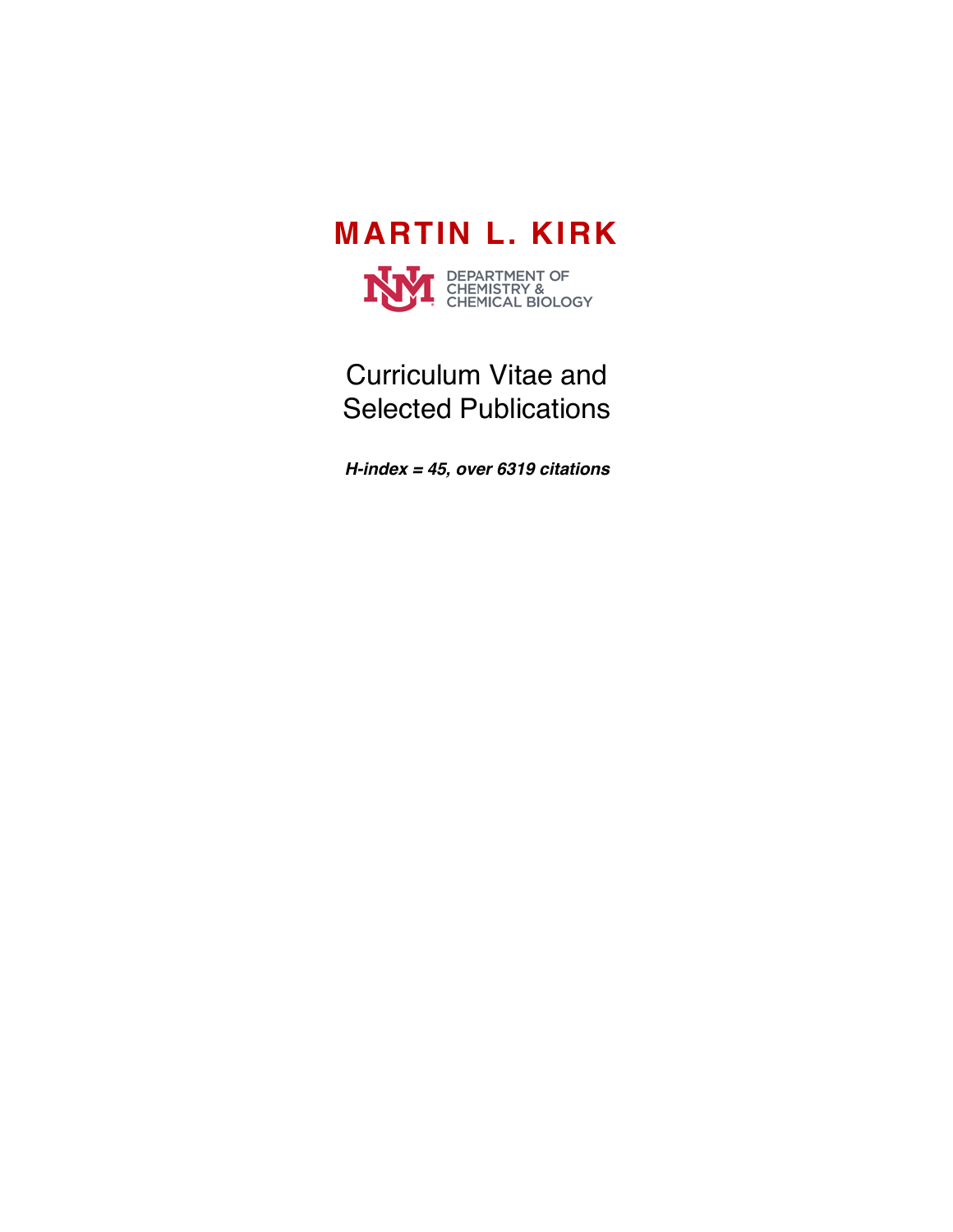## **CURRICULUM VITAE**

#### **MARTIN L. KIRK**

The University of New Mexico Department of Chemistry and Chemical **Biology** MSC03 2060 1 University of New Mexico Albuquerque, NM 87131-0001 (505) 277-5992 mkirk@unm.edu

#### **EDUCATIONAL HISTORY**

**Postdoctoral**, 7/90-9/93, National Science Foundation Postdoctoral Fellow, Stanford University, Stanford, CA 94305. (Prof. Edward. I. Solomon)

**Doctor of Philosophy**, 8/90, The University of North Carolina at Chapel Hill, Chapel Hill, NC, Inorganic Chemistry, Dissertation Title: "Unusual Linear Chain Magnetism" Prof. William E. Hatfield, advisor.

**Bachelor of Science**, 6/85, West Virginia University, Morgantown, WV, Chemistry. *Cum Laude.*

### **RESEARCH INTERESTS**

*Metallobiochemistry.* Mechanisms of electron and atom transfer in pyranopterin Mo and W enzymes. Spectroscopic studies on pyranopterin molybdenum enzyme active sites coupled with parallel studies on small molecule analogs. Electronic structure contributions to reactivity in bioinorganic chemistry. I have more than 25 years of experience in physical inorganic chemistry and more that 20 years experience in bioinorganic chemistry. I have a strong track record of sustained federally funded grant support from NIH and NSF. Our research program is involved in spectroscopic, synthetic, biochemical and computational studies of pyranopterion molybdenum enzymes and models, as well as other enzyme systems. We are especially focused on molybdoenzymes, NO synthase, and LuxS. Our spectroscopic approach employs a combination of magnetic circular dichroism, low-temperature electronic absorption, variable frequency EPR, and resonance Raman. All of these capabilities are available in the PIs laboratories at The University of New Mexico.

*Molecular Electronics and Quantum Information Processing.* Spectroscopic, magnetic, and computational studies of molecular systems related to molecular electron transport and quantum interference effects. Understanding the electronic origins of molecular rectification. Developing new molecule-based systems as models of solid-state inorganic spin electronic (spintronic) systems. Excited state exchange interactions to control and manipulate dynamic spin processes in multispin molecular excited states

*Multispin Interactions in Ground and Excited States.* New single-molecule magnets. Lanthanide and Actinide magnetic properties. Excited state contributions to ground state exchange coupling. Magnetostructural correlations.

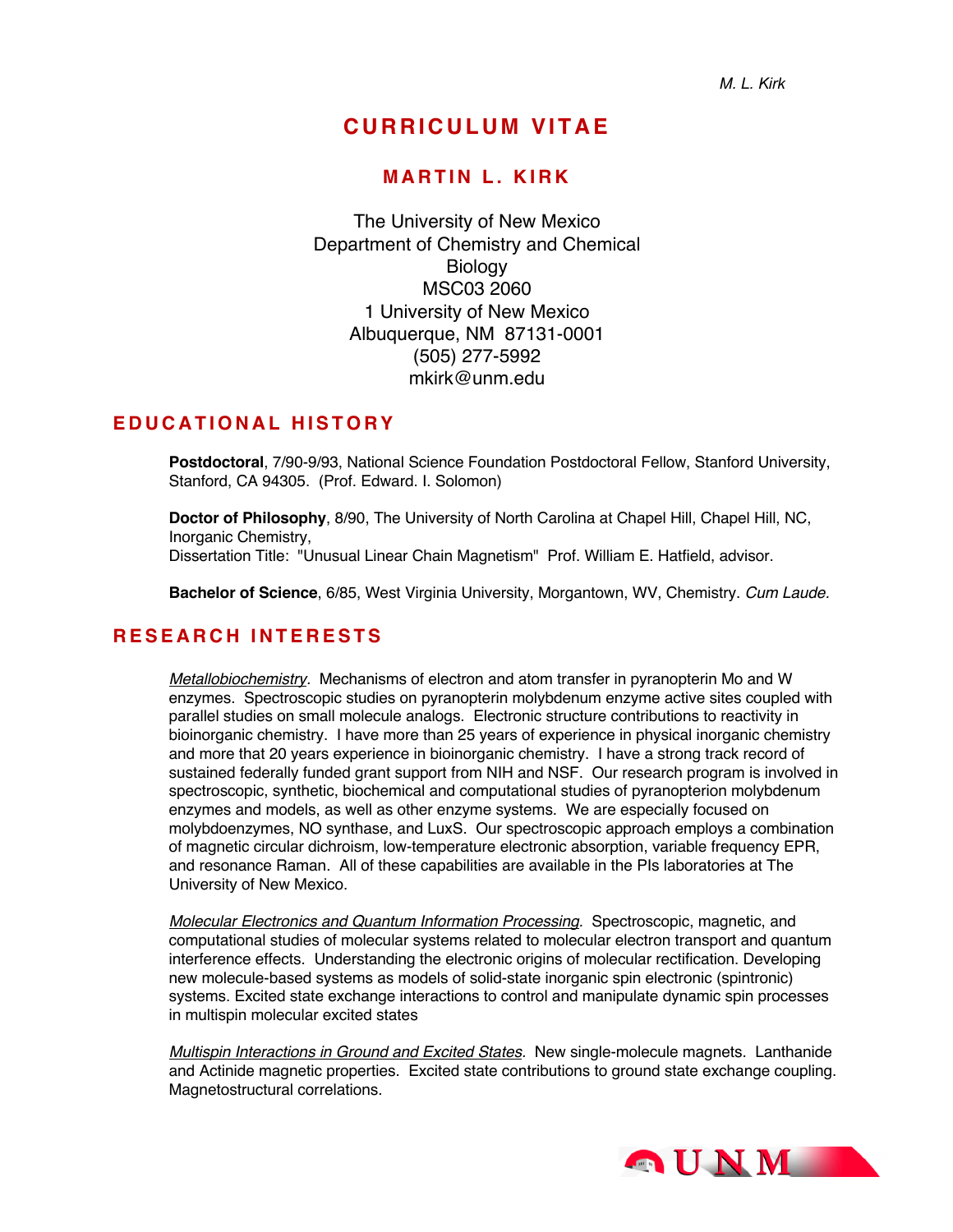#### **EMPLOYMENT HISTOR Y PRINCIPLE POSITIONS SINCE THE BACHELOR'S DEGREE**

**Distinguished University Professor**, 8/16 – present, Department of Chemistry and Chemical Biology, The University of New Mexico, Albuquerque, NM 87131.

**Associate Faculty Member**, 8/19 – present, Center for Quantum Information and Control (CQuIC), The University of New Mexico, Albuquerque, NM 87131.

**Faculty**, 7/14 – present, Center for High Technology Materials, The University of New Mexico, Albuquerque, NM 87131.

**Associate Chair**, 8/09 – 8/12, Department of Chemistry and Chemical Biology, The University of New Mexico, Albuquerque, NM 87131.

**Interim Chair**, 8/08 – 8/09, Department of Chemistry and Chemical Biology, The University of New Mexico, Albuquerque, NM 87131.

**Associated Faculty**, Nanoscience and Microsystems Graduate Program, The University of New Mexico, Albuquerque, NM 87131.

**Adjunct Professor**, 2012 – present, Department of Chemistry, New Mexico Tech, Socorro, NM 87801.

**Professor**, 7/04 – present, Department of Chemistry and Chemical Biology, The University of New Mexico, Albuquerque, NM 87131.

**Associate Professor**, 7/99 – 7/04, Department of Chemistry, The University of New Mexico, Albuquerque, NM 87131.

**Research Fellow** (Sabbatical Leave), 7/03-1/04, Glenn T. Seaborg Institute Los Alamos National Laboratories, Los Alamos, NM

**Fellow in the School of Chemistry**, 1/03-2/03, The University of Melbourne, Melbourne, Australia

**Assistant Professor**, 9/93 - 6/99, Department of Chemistry, The University of New Mexico, Albuquerque, NM 87131.

**National Science Foundation Postdoctoral Fellow**, 7/90-9/93, Stanford University, Stanford, CA 94305. with Prof. Edward I. Solomon.

**Graduate Research Assistant,**1986-1990, The University of North Carolina at Chapel Hill, Chapel Hill, NC.

**Undergraduate Chemistry Tutoring Program**, 1988 -1990, The University of North Carolina at Chapel Hill, Chapel Hill, NC.

**Laboratory Teaching Assistant**, 1985 - 1986, The University of North Carolina at Chapel Hill, Chapel Hill, NC.

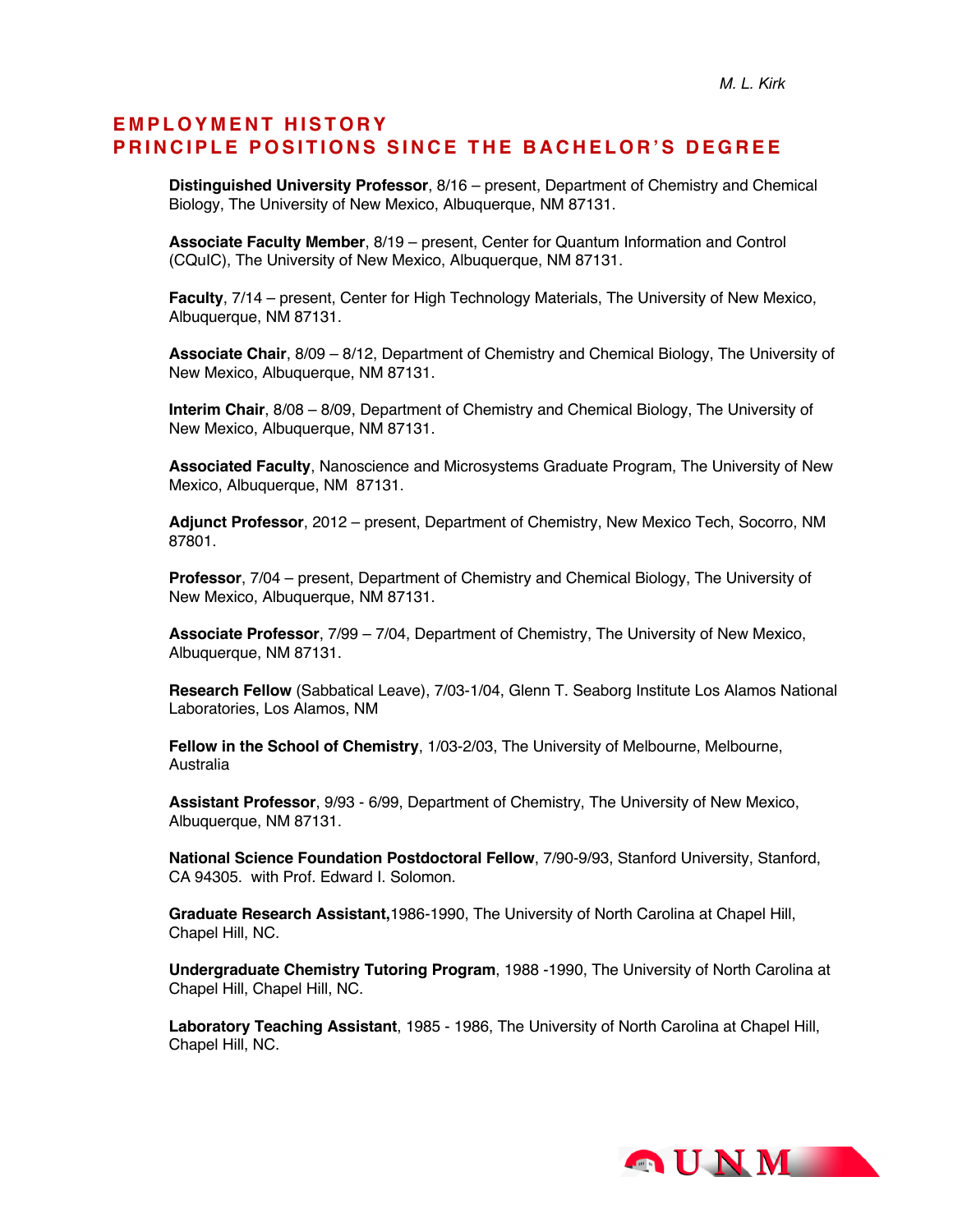#### **PROFESSIONAL RECOGNITIONS, HONORS, & MEMBERSHIPS**

Co-Organizer of the Telluride Science Research Center meeting on "Molecules and Mechanisms for Quantum Information Processing", 2019 (David Shultz, Mike Wasielewski, Martin Kirk)

Member, Faculty of 1000Prime, Bioinorganic Section – 2019 - present

National Science Foundation NM EPSCoR Mentoring Award, 2018

Humphrey Symposium Lecturer, University of Vermont, 2017

Distinguished Professor of Chemistry, The University of New Mexico

Editorial Advisory Board, *ACS - Inorganic Chemistry*, 2013 - 2016

Advisory Board Member, New Mexico Institute of Mining and Technology, 2016 – 2019

Advisory Board Member, Center for High Technology Materials, 2016- present

Member, Center for High Technology Materials, New Mexico, 2014 - present

Former ACS Inorganic Division; Chair, Bioinorganic Subdivision.

Chair, Molybdenum and Tungsten Enzyme Gordon Conference, Barga, Italy.

Co-Organizer of the Telluride Science Research Center meeting on Zero-Field Spin Interactions in Chemistry. 2016 (David Shultz, James McCusker, Martin Kirk)

Research Associateship Programs Panel, National Research Council and National Academy of Sciences, 2011 – 2017.

Associated Faculty, Nanoscience and Microsystems Graduate Program, 2010 – present.

International Organizing Committee - Molybdenum and Tungsten Enzymes Conference, MOTEC, 2009 – present

Local NM Section of the American Chemical Society

National Science Foundation Postdoctoral Fellowship in Chemistry, 7/90-9/93, Stanford University.

Highlands in Chemistry Lecturer - Virginia Tech

Distinguished Seminar Speaker - Duquesne University

Research Fellow of the Seaborg Institute at the Los Alamos National Laboratory, 2004

Fellow in the School of Chemistry, University of Melbourne, 2003

Speaker, German Research Consortium PROTRAIN (Prosthetic groups - transport and insertion)

National Science Foundation Summer Institute Grant Award Winner, 1989, Pittsburgh Supercomputing Center.